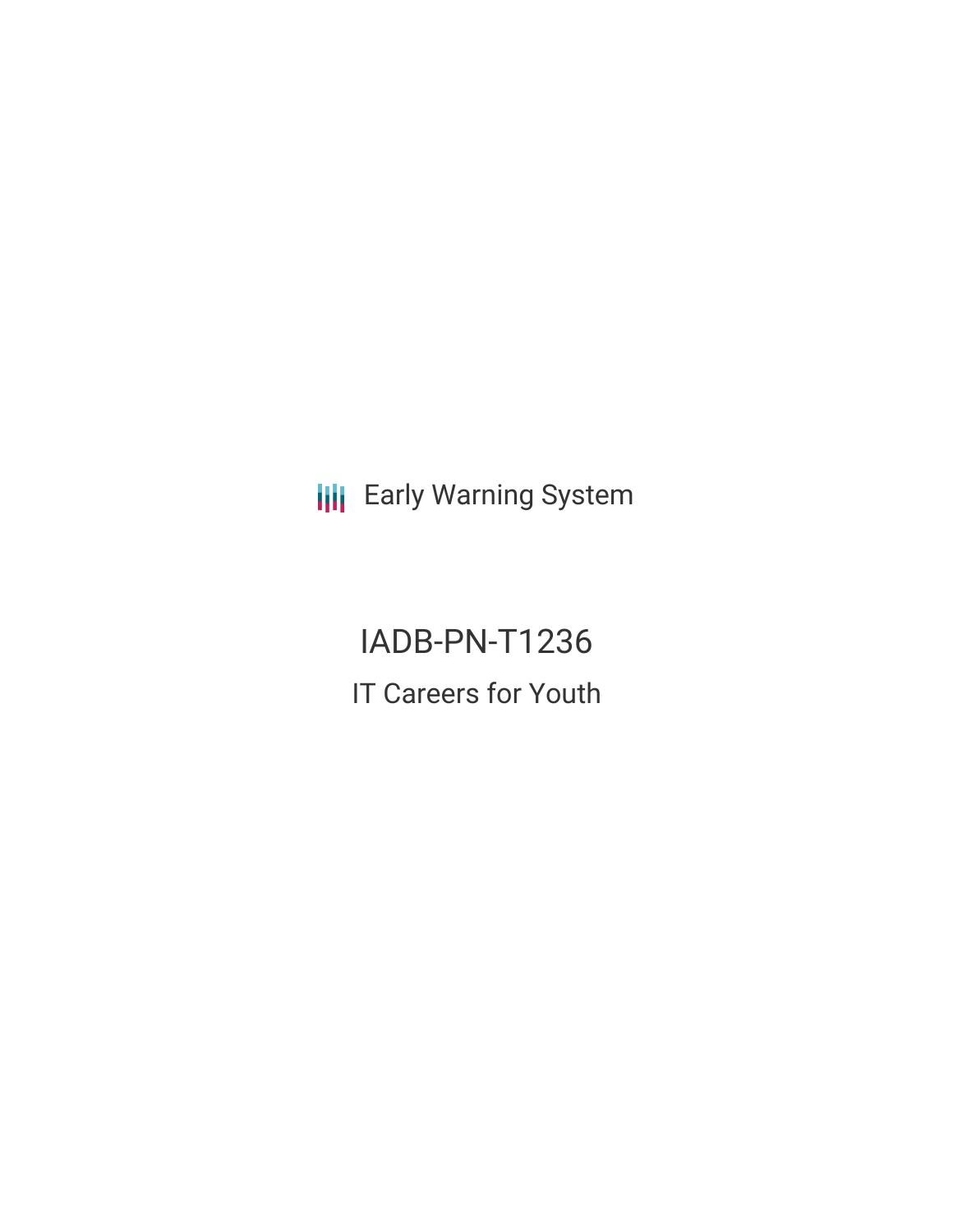### **Quick Facts**

| <b>Countries</b>               | Panama                                                      |
|--------------------------------|-------------------------------------------------------------|
| <b>Financial Institutions</b>  | Inter-American Development Bank (IADB)                      |
| <b>Status</b>                  | Approved                                                    |
| <b>Bank Risk Rating</b>        | С                                                           |
| <b>Voting Date</b>             | 2019-10-11                                                  |
| <b>Borrower</b>                | Government of Panama                                        |
| <b>Sectors</b>                 | Communications, Education and Health, Technical Cooperation |
| <b>Investment Type(s)</b>      | Grant                                                       |
| <b>Investment Amount (USD)</b> | \$0.90 million                                              |
| <b>Project Cost (USD)</b>      | \$1.20 million                                              |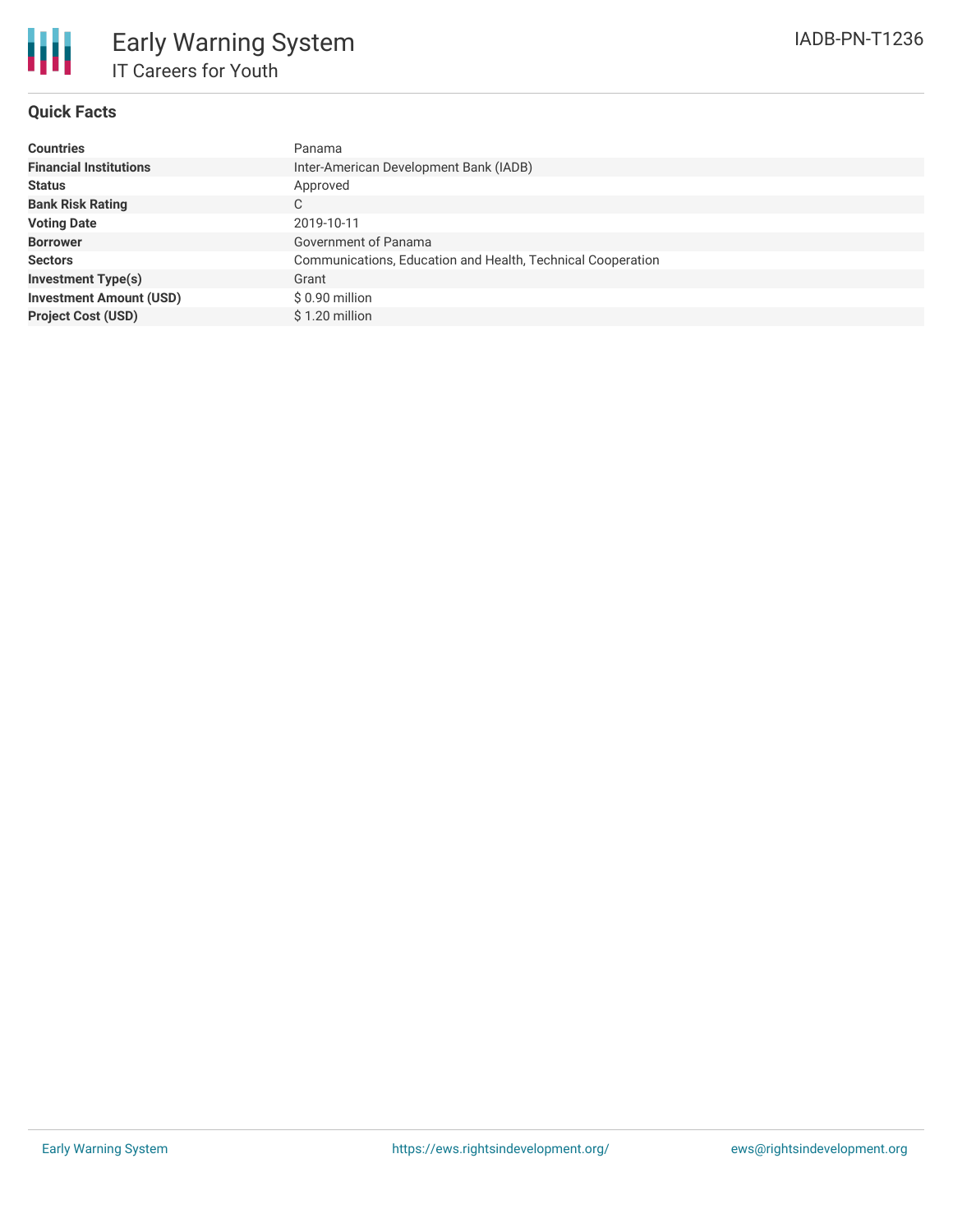

## **Project Description**

The program will introduce an online Google IT Certification for vulnerable populations, such as youth and women, in Mexico, Panama and Brazil, as a partnership between Google.org, IDB Lab, the Social Sector of the IDB, and outstanding nonprofit organizations. It will address the acute digital skills gap in the region and the lack of upward mobility for vulnerable populations. The IT Support certification will be an entry point, but also a stepping stone to career paths in the rapidly growing technology sector.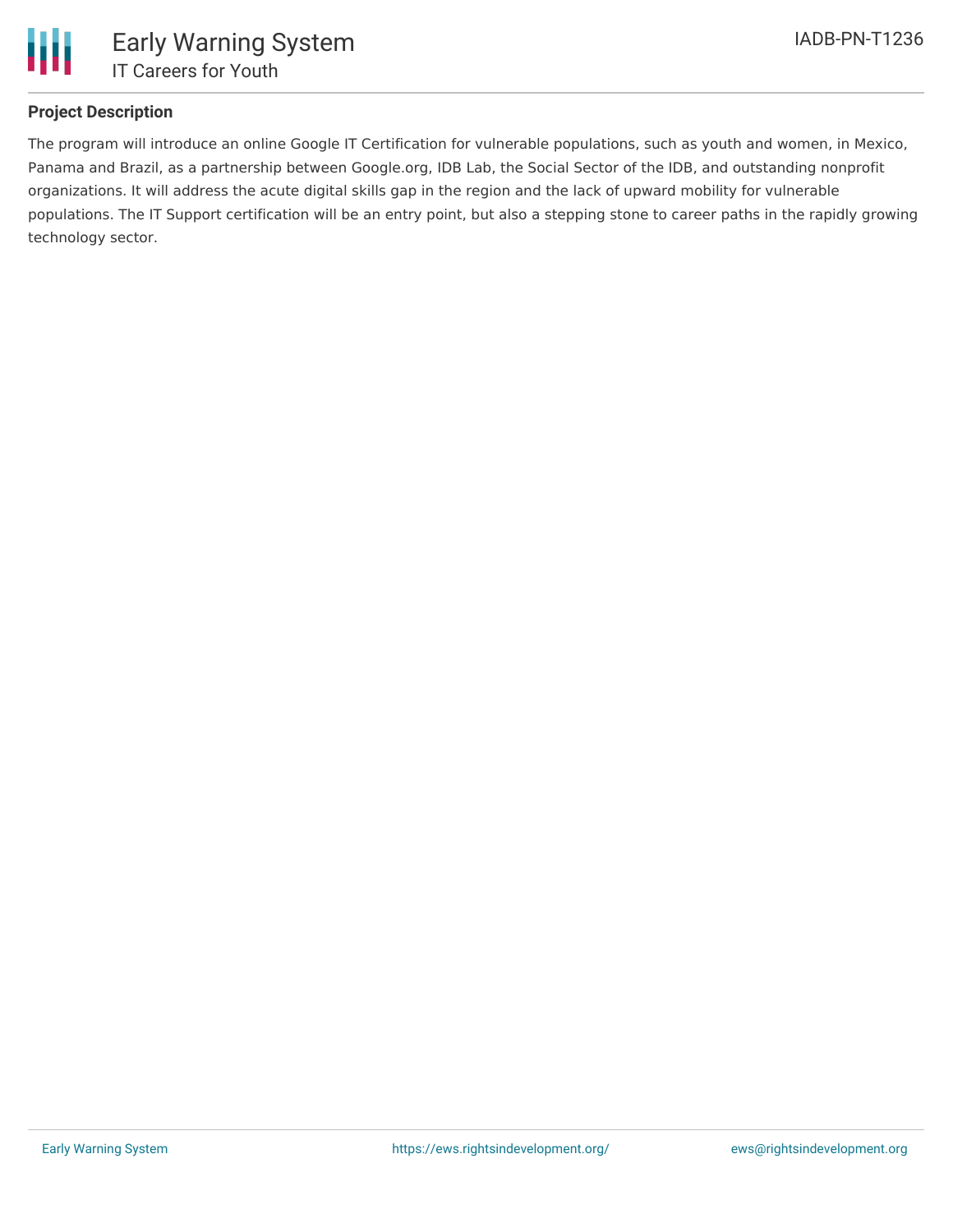### **Investment Description**

• Inter-American Development Bank (IADB)

Multilateral Investment Fund II (MIF)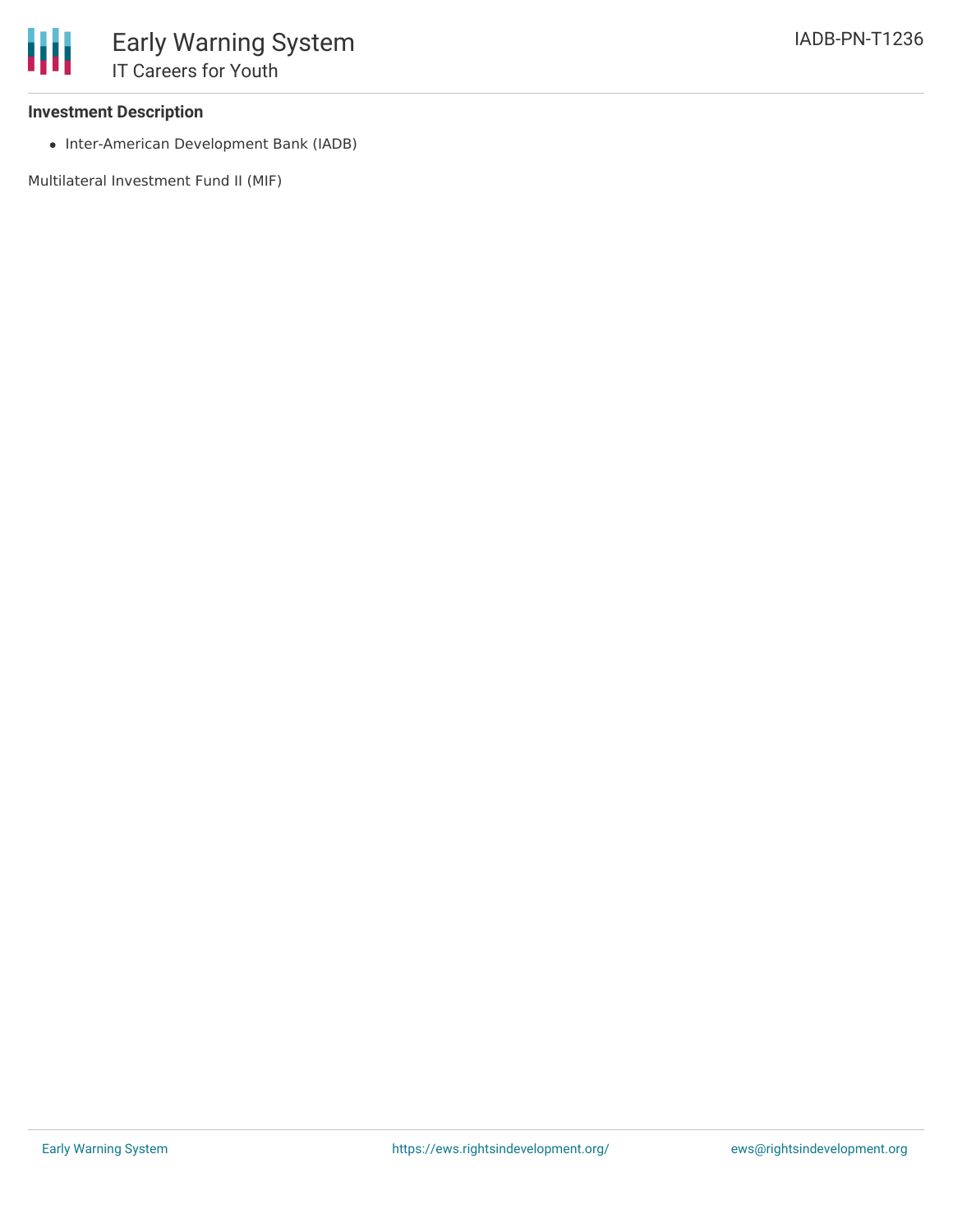

# 冊 Early Warning System IT Careers for Youth

| <b>Private Actor 1</b> | <b>Private Actor</b><br><sup>1</sup> Role | <b>Private Actor</b><br>l Sector | <b>Relation</b> | <b>Private Actor 2</b> | <b>Private Actor</b><br>2 Role | <b>Private Actor</b><br>2 Sector |
|------------------------|-------------------------------------------|----------------------------------|-----------------|------------------------|--------------------------------|----------------------------------|
| $\sim$                 | $\sim$                                    |                                  | . .             | Google                 | Client                         |                                  |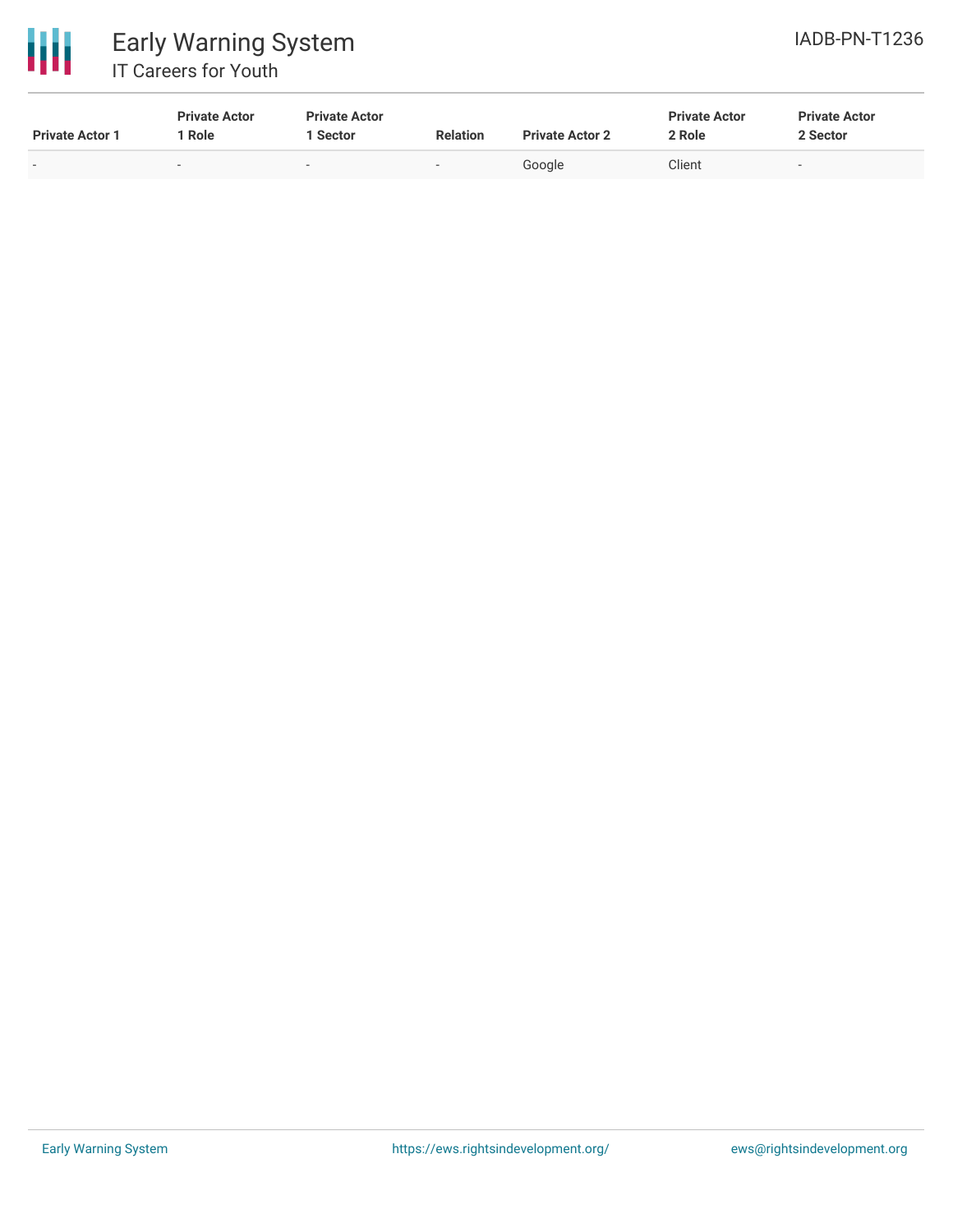# **Contact Information**

### ACCOUNTABILITY MECHANISM OF IADB

The Independent Consultation and Investigation Mechanism (MICI) is the independent complaint mechanism and fact-finding body for people who have been or are likely to be adversely affected by an Inter-American Development Bank (IDB) or Inter-American Investment Corporation (IIC)-funded project. If you submit a complaint to MICI, they may assist you in addressing the problems you raised through a dispute-resolution process with those implementing the project and/or through an investigation to assess whether the IDB or IIC is following its own policies for preventing or mitigating harm to people or the environment. You can submit a complaint by sending an email to MICI@iadb.org. You can learn more about the MICI and how to file a complaint at http://www.iadb.org/en/mici/mici,1752.html (in English) or http://www.iadb.org/es/mici/mici,1752.html (Spanish).